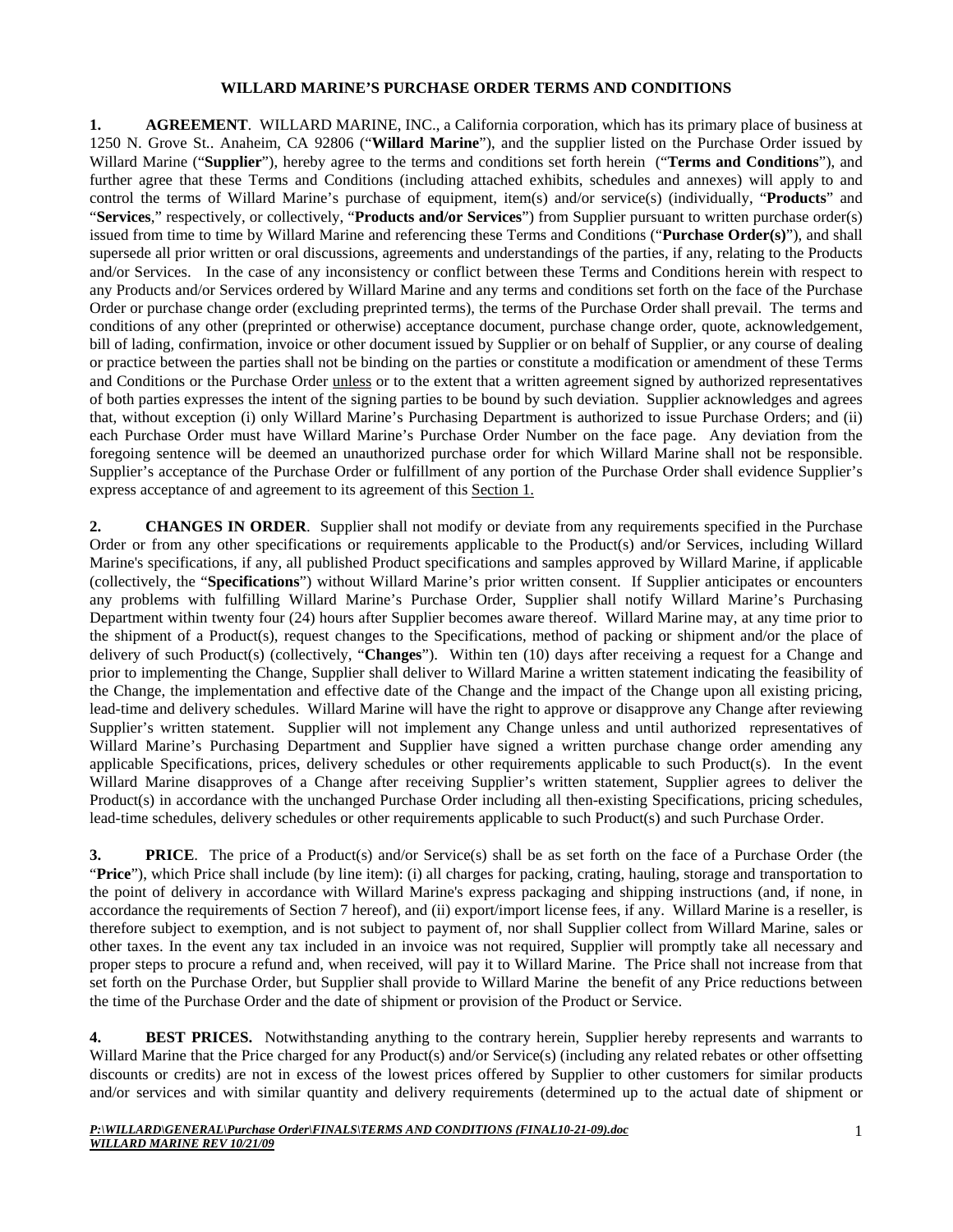performance). Supplier hereby covenants to promptly refund or credit to Willard Marine, at Willard Marine's discretion, all excess amounts so charged.

**5. PAYMENT**. Payment of invoices associated with any Product(s) and/or Service(s) shall be in accordance with the terms set forth on the Purchase Order. In the absence of any such terms, Willard Marine shall be required to make payment on undisputed amounts for the Product(s) and/or Service(s) net thirty (30) days following the later of: (i) receipt of a correct invoice for such payment; and (ii) "Acceptance" in accordance with Section 9 below. Each invoice shall be submitted by Supplier as directed by Willard Marine and shall contain at a minimum (a) Willard Marine's Purchase Order Number; and (b) Willard Marine's stock number. Payment for Product(s) and/or Service(s) shall not constitute an unconditional acceptance of the Product(s) and/or Service(s) and shall not impair any of Willard Marine's remedies with respect thereto.

**6. RIGHT TO OFFSET**. Willard Marine reserves the right to offset, against any debt, credit or other obligation due to Supplier hereunder or otherwise (regardless when due), any amounts due to Willard Marine from Supplier with respect to any claim arising out of any Purchase Order for Product(s) and/or Service(s) purchased by Willard Marine or any other transaction between Supplier and Willard Marine. If no such offsets are available, then said amounts will be paid by Supplier to Willard Marine within thirty (30) days from Supplier's receipt of a written request for payment.

**7. DELIVERY; TITLE AND RISK OF LOSS; RESCHEDULING; CANCELLATION**. All deliveries of Product(s) and/or Service(s) shall be in strict conformance with these Terms and Conditions and the Purchase Order. Unless otherwise specified in writing by Willard Marine, shipments shall be F.O.B. Willard Marine's facility as specified in the Purchase Order for deliveries in the United States, and title and risk of loss or damage shall pass to Willard Marine upon Willard Marine's receipt of the Product(s). Supplier agrees to package and ship the Product(s) in accordance with Willard Marine's express packaging and shipping instructions and via the common carrier designated by Willard Marine. Supplier's packing slips must contain Willard Marine's Purchase Order number and Willard Marine's stock number. If the Purchase Order does not so specify, then Supplier shall package the Products as required pursuant to best practices to ensure the safe delivery of the Product and shall ship such Product using the best, most efficient method and carrier to ensure timely, safe delivery to Willard Marine, F.O.B. Willard Marine's facility. Willard Marine may by written notice to Supplier reschedule the delivery of any Product(s) and/or Service(s) without charge at any time prior to ten (10) days from the original delivery date therefor or modify the delivery location. In the event that after receipt by Willard Marine, Willard Marine cancels the Purchase Order and returns the Product (for other than a defect or failure of such Product to meet the Final Acceptance Test) then Willard Marine shall be subject to Supplier's normal and customary re-stocking fee, but not to exceed 10% of the net Price of the Product (excluding shipping, insurance and other fees).

**8. PRE-SHIPMENT EXAMINATION; SHIPMENT AUTHORIZATION**. Willard Marine reserves the right to perform, at Supplier's manufacturing facility and at Supplier's cost, a progress or pre-shipment examination of the Product(s) (the "**Pre-Shipment Examination**"). Willard Marine and Supplier will mutually agree upon the date(s) and time(s) for the Pre-Shipment Examination. A complete inventory of the Product(s) must be provided to Willard Marine prior to the Pre-Shipment Examination. For the Pre-Shipment Examination, the complete Product(s) as ordered by Willard Marine will be available for inspection unless some portion of the shipment is an add-on at Willard Marine's facility. Supplier will immediately remedy any discrepancies noted by Willard Marine during such examination. Supplier must notify Willard Marine at least fourteen (14) days prior to the scheduled shipment date to obtain written authorization to ship the Product(s) (the "**Authorization to Ship Notice**"), which may be via email. Supplier may not release any Product(s) for shipment to Willard Marine unless and until Supplier has received the Authorization to Ship Notice signed by an authorized purchasing representative of Willard Marine.

*P:\WILLARD\GENERAL\Purchase Order\FINALS\TERMS AND CONDITIONS (FINAL10-21-09).doc* **9. INSTALLATION; FINAL ACCEPTANCE TEST.** If so specified in the Purchase Order, Supplier will furnish all labor, materials, tools, transportation and lodging for installation of the Product(s) and will install such Product(s) at Willard Marine's designated facilities and without charge to Willard Marine, which installation will include the uncrating, unpacking, assembly and set-up of the Product(s) in the environment in which it is to operate. Notwithstanding any prior inspection, testing or payment by Willard Marine, all Products shall be subject to final inspection and acceptance after delivery and installation by Willard Marine (or at Willard Marine's request pursuant to the preceding sentence, by Supplier) at Willard Marine's facility in accordance with Willard Marine's post-installation test / final acceptance criteria (the "**Final Acceptance Test**"). "**Acceptance**" of the Product(s) shall occur upon Willard Marine's written acknowledgement that the Product(s) has the passed the Final Acceptance Test. If the Product(s) does not pass the Final Acceptance Test within thirty (30) days after installation, Willard Marine may, in its sole discretion, either: (i) cancel all or any portion of the Purchase Order without further obligation or liability to Supplier; or (ii) extend the time for completion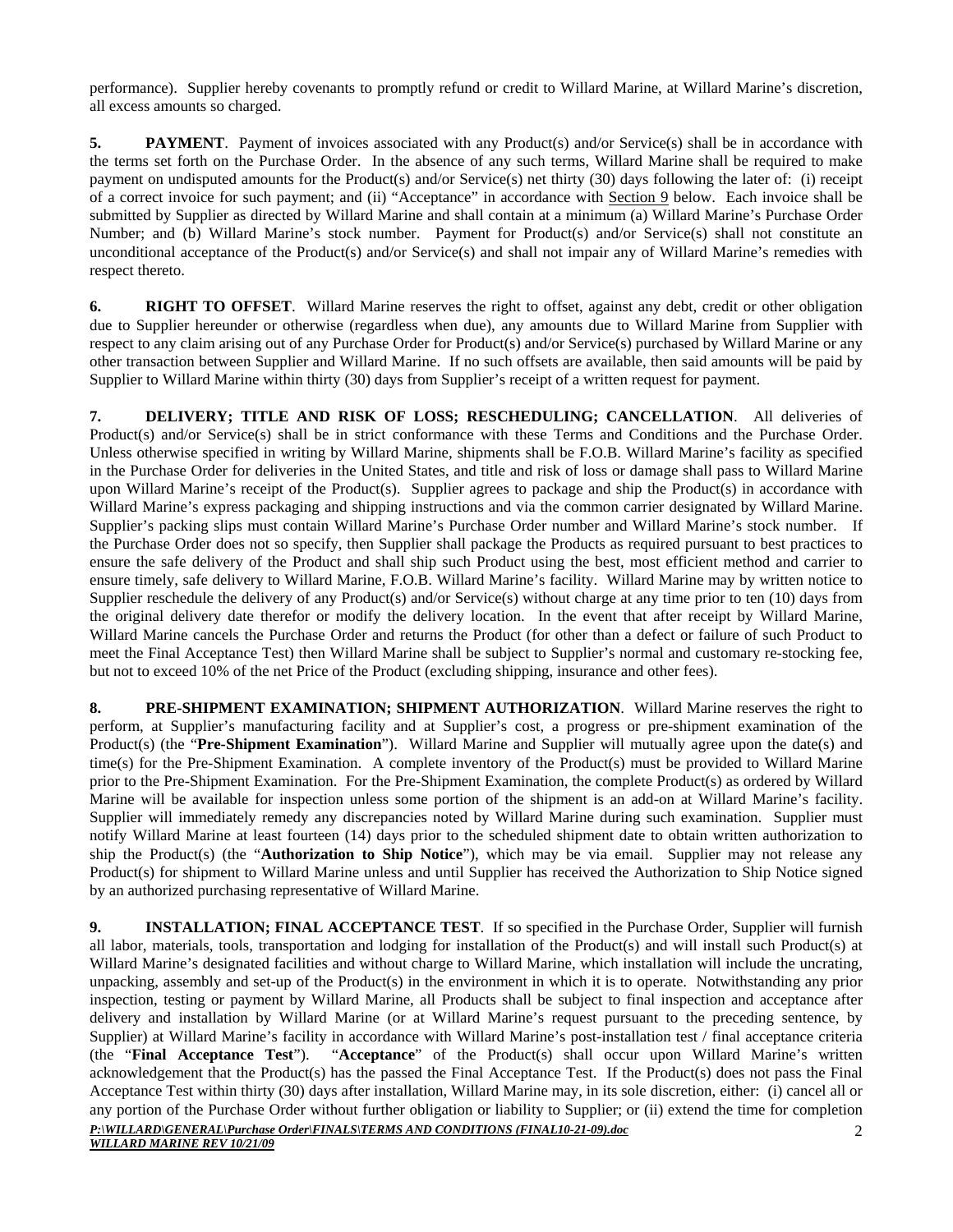of the Final Acceptance Test and provide Supplier with an opportunity to repair, modify or replace the Product(s) or any component thereof in order to complete and pass the Final Acceptance Test. In the event Willard Marine chooses clause (i) above, (a) Willard Marine may return such Product to Supplier, at Supplier's cost and expense, or (b) at Willard Marine's request, Supplier will promptly and at its own expense remove the Product(s) from Willard Marine's facility, and in either case, Supplier shall refund to Willard Marine all monies paid by Willard Marine and cancel all outstanding invoices applicable to such Product(s).

**10. INSTRUCTION MANUALS; MSDS; TRAINING; SUPPORT**. At least thirty (30) days prior to shipment of the Product(s) to Willard Marine, Supplier will deliver a minimum of two complete hard copy sets and one complete electronic set of operation and maintenance instructions (in the English language) as well as any Material Safety Data Sheets ("**MSDS**") for the Product(s) for use by Willard Marine and its customers. Supplier will further deliver to Willard Marine all modifications or updates to such instructions or MSDS as promptly as practicable following their availability and at no additional charge to Willard Marine. If requested on the Purchase Order, trained and knowledgeable employees of Supplier shall be available at Willard Marine's facility following installation of the Product(s) to begin the start-up and Final Acceptance Test of the Product(s). Such Supplier's employees will continue to be available to assist Willard Marine as reasonably requested until the Final Acceptance Test is complete and to provide technical assistance and training to Willard Marine's employees as reasonably requested and in accordance with the requirements of the Purchase Order (which costs shall be borne by Supplier until the first anniversary of completion of the Final Acceptance Test). During the Warranty Period, Supplier shall support all Product(s) with commercially reasonable response times and service in keeping with industry standards and best practices. After the Warranty Period, Supplier will maintain support capabilities for the Product(s) for a minimum of five years on terms and conditions to be mutually agreed upon by Willard Marine and Supplier.

### **11. WARRANTIES**.

11.1 Supplier hereby represents and warrants to Willard Marine that the Product(s) will (i) conform strictly to the Specifications, (ii) conform strictly to the requirements of the Purchase Order, and (iii) be free from errors, faults and defects and in conformance with the requirements of these Terms and Conditions for a period of one (1) year (or such longer period as may be specified in the Purchase Order) following "Acceptance" of the Product(s) in accordance with Section 9 above (the "Warranty Period"). Supplier further represents and warrants to Willard Marine that (i) Supplier has full power and authority to provide the Product(s) and/or Service(s) to Willard Marine and to grant Willard Marine the rights granted herein, (ii) the Product(s) is free from defects and in compliance with the Specifications, and all accompanying documentation are free of any and all liens, encumbrances, restrictions, settlements, judgments or other adverse claims, and (iii) the Product(s) will be of merchantable quality, new and unused and fit and suitable for the purposes intended by Willard Marine. The foregoing warranties shall constitute conditions to Willard Marine's performance hereunder and are in addition to all other warranties, whether expressed or implied. The foregoing warranties shall also survive (and not be relieved by) any prior testing or approval of materials, Specifications, designs, drawings or samples or any prior inspection, delivery, acceptance or payment by Willard Marine and will include parts, labor and travel expenses for Supplier's service personnel. Notwithstanding anything to the contrary herein, the Warranty Period will be extended one day for each day that the Product(s) is made unavailable to Willard Marine as a result of Supplier's breach of the foregoing warranties (including any unavailability resulting during Supplier's repair or replacement of such Product(s) or any component thereof).

11.2 Supplier represents and warrants that all Services shall be performed in a professional manner and in accordance with Willard Marine's specifications and generally accepted industry standards.

11.3 In the event of a breach of any of the warranties in Section 11.1 above, in addition to any other remedies available to Willard Marine at law or in equity, Willard Marine may, at is sole election and without additional cost, require Supplier to (i) repair the Product(s) or any component thereof causing or resulting in such breach (using best efforts to complete such repair within three (3) business days after notice of such breach), (ii) promptly replace the Product(s) or component thereof, (iii) refund to Willard Marine all amounts paid by Willard Marine for the Product(s) and the cost of removing such Product(s) from Willard Marine's facility, or (iv) reimburse Willard Marine for the costs incurred by Willard Marine to have a third party correct the non-conformance or provide substitute Product(s) or Service(s). In the event of a breach of any of the warranties in Section 11.2 above, in addition to any other remedies to Willard Marine at law or in equity, Willard Marine may, at its sole election and without additional cost, require Supplier to (i) re-perform the Service(s), or (ii) refund to Willard Marine all amounts paid by Willard Marine for the Service(s).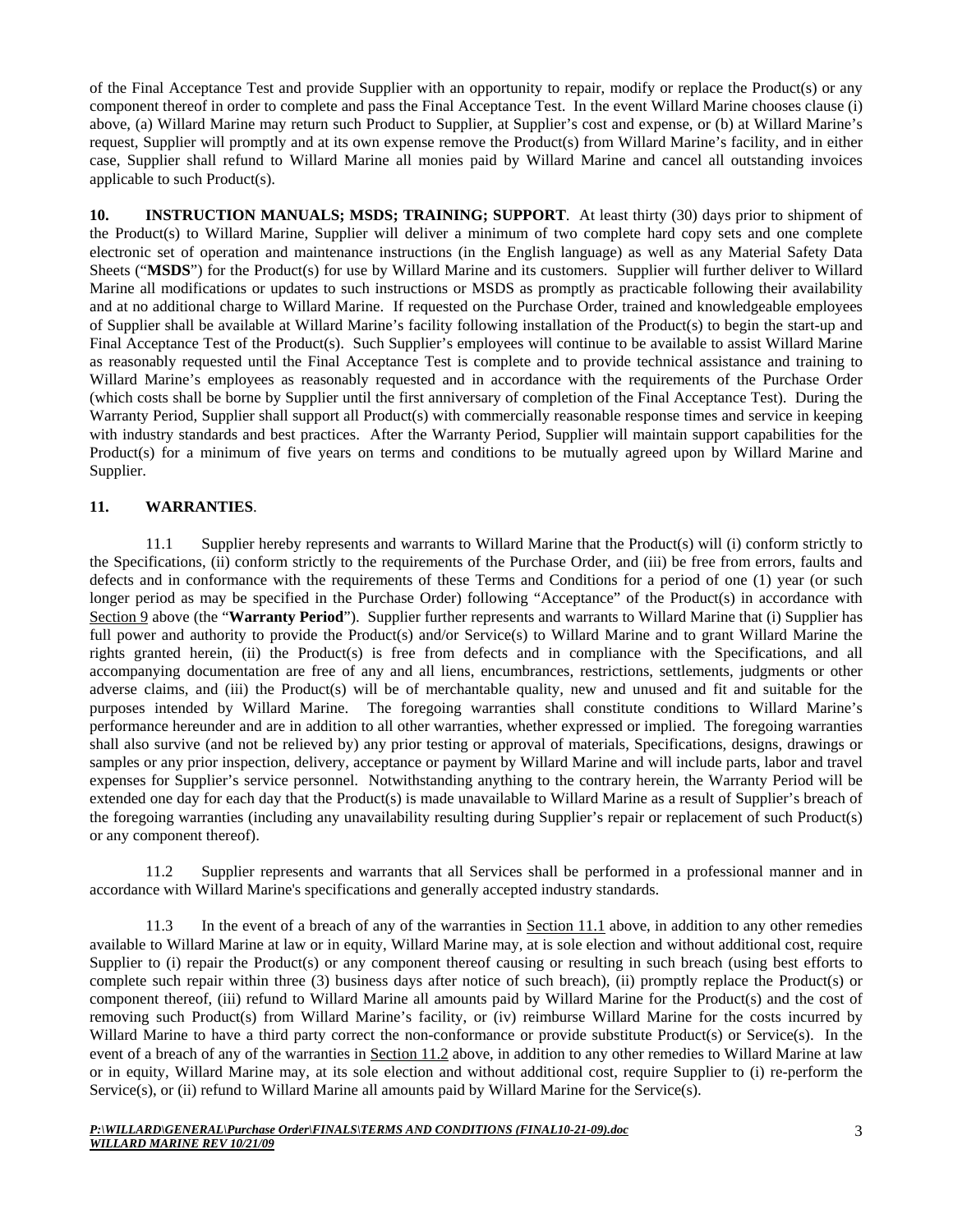**12. SPARE PARTS**. Supplier will deliver to Willard Marine on or prior to delivery of the Product(s) a recommended spare parts list for the Product(s) that will include not only Supplier's part number but also the original equipment manufacturer name and part number. A recommended spare parts list will also be made available to Willard Marine for any future requirements for parts not identified on the original recommended spare parts list should the need arise. Supplier will maintain an adequate stock of spare parts and will ship spare parts (from normal stock) within one (1) business day after notification by Willard Marine of a downtime situation. For all other requests for spare parts, Supplier agrees to ship to Willard Marine spare parts (from normal stock) within one (1) business day after receipt of a purchase order from Willard Marine. The warranties in Section 11 above shall apply to all spare parts for the Product(s). Supplier agrees to promptly notify Willard Marine in writing in the event that it plans or anticipates an end-of-life of any spare part used in the Product(s) and further agrees to provide Willard Marine an opportunity to purchase an adequate supply of such spare parts as Willard Marine determines is necessary for future maintenance of the Product(s).

13. **SOFTWARE**. Supplier hereby grants to Willard Marine a perpetual, irrevocable, non-exclusive, worldwide, transferable, royalty-free license to use all operating software, source code and other software contained in or used by the Product(s) and/or furnished by Supplier, which includes any documentation accompanying the Software and all updates, enhancements, revisions, corrections or new developments to the Software or the documentation (the "**Software**") and to incorporate such Software into other Willard Marine products for resale to others. Willard Marine may make copies of the Software only for its internal use and for use only in connection with the Product(s). Supplier agrees to deliver to Willard Marine all updates, enhancements, revisions, corrections or new developments to the Software or any documentation accompanying the Software as promptly as practicable following their availability and at no additional charge. Supplier represents and warrants that it has full power and authority to license the Software as provided in this Section 13.

**14. BUYER TOOLING**. Any special tooling, Specifications, requirements, drawings, chemicals, technical information, data, tools, die patterns, masks, gauges, test equipment, fixtures and other material furnished by or at the expense of Willard Marine ("**Willard Marine Materials**") shall be the confidential and proprietary property of Willard Marine and shall (i) be kept confidential, (ii) remain and/or become Willard Marine's property, (iii) be used by Supplier exclusively for Willard Marine's order(s), (iv) be clearly marked "Property of Willard Marine," (v) be marked and segregated when not in use, and (vi) be kept in good working condition at Supplier's expense. Supplier is responsible for the protection, calibration, maintenance and care (other than normal wear and tear) of all Willard Marine Materials. The Willard Marine Materials shall be subject to inspection upon notice and shall be returned to Willard Marine in good working condition upon demand or notice. Upon the completion of all outstanding obligations under the Purchase Order or upon Willard Marine's written request, all Willard Marine Materials shall be disposed of or returned to Willard Marine as Willard Marine shall direct. Title to all such Willard Marine Materials, in all stages of production, shall be and remain in Willard Marine.

**15. INTELLECTUAL PROPERTY.** All intellectual property rights (including, without limitation, all worldwide patent rights, copyrights, trademarks and trade secrets) conceived, developed, made or reduced to practice in the performance for Willard Marine of development, customization, design or similar services (including work based upon or related to property provided or disclosed to Supplier by Willard Marine) shall be the exclusive property of Willard Marine, and Supplier hereby irrevocably assigns to (and shall cause Supplier's employees and others with a duty to assign intellectual property rights to Supplier to assign to) Willard Marine all worldwide rights, title and interests therein. Supplier agrees to execute, when requested, all applications, assignments and any other lawful documents deemed necessary by Willard Marine to carry out the purpose of the foregoing, and if Willard Marine is unable for any reason to secure Supplier's signature, Supplier hereby irrevocably designates and appoints Willard Marine and its duly authorized officers and agents as its attorneys-in-fact to act for and in it behalf to execute and file any document and to do all other lawfully permitted acts to further the purposes of the foregoing with the same legal force and effect as if executed by Supplier. To the extent necessary or useful to enable Willard Marine to use or exploit the Products, the work product of the Services and the rights assigned to Willard Marine under this section (collectively, the "**Work Product**") in the manner contemplated in these Terms and Conditions, Supplier hereby grants to Willard Marine and its subsidiaries and affiliates a perpetual, irrevocable, non-exclusive, worldwide, royalty-free license under Willard Marine's intellectual property rights, to exploit, modify, enhance, make, have made or otherwise use the Work Product.

*P:\WILLARD\GENERAL\Purchase Order\FINALS\TERMS AND CONDITIONS (FINAL10-21-09).doc* **16.** NO ASSIGNMENT OR SUBCONTRACTING. Supplier shall not, directly or indirectly, in whole or in part, assign or transfer the Purchase Order or any of these Terms and Conditions (whether by operation of law, sale of all or substantially all of its assets, sale or disposition of greater than 50% of its outstanding voting power or otherwise), or delegate or subcontract any of its obligations under the Purchase Order or any of these Terms and Conditions, without Willard Marine's written consent. Any attempted assignment, transfer, delegation or subcontract without such prior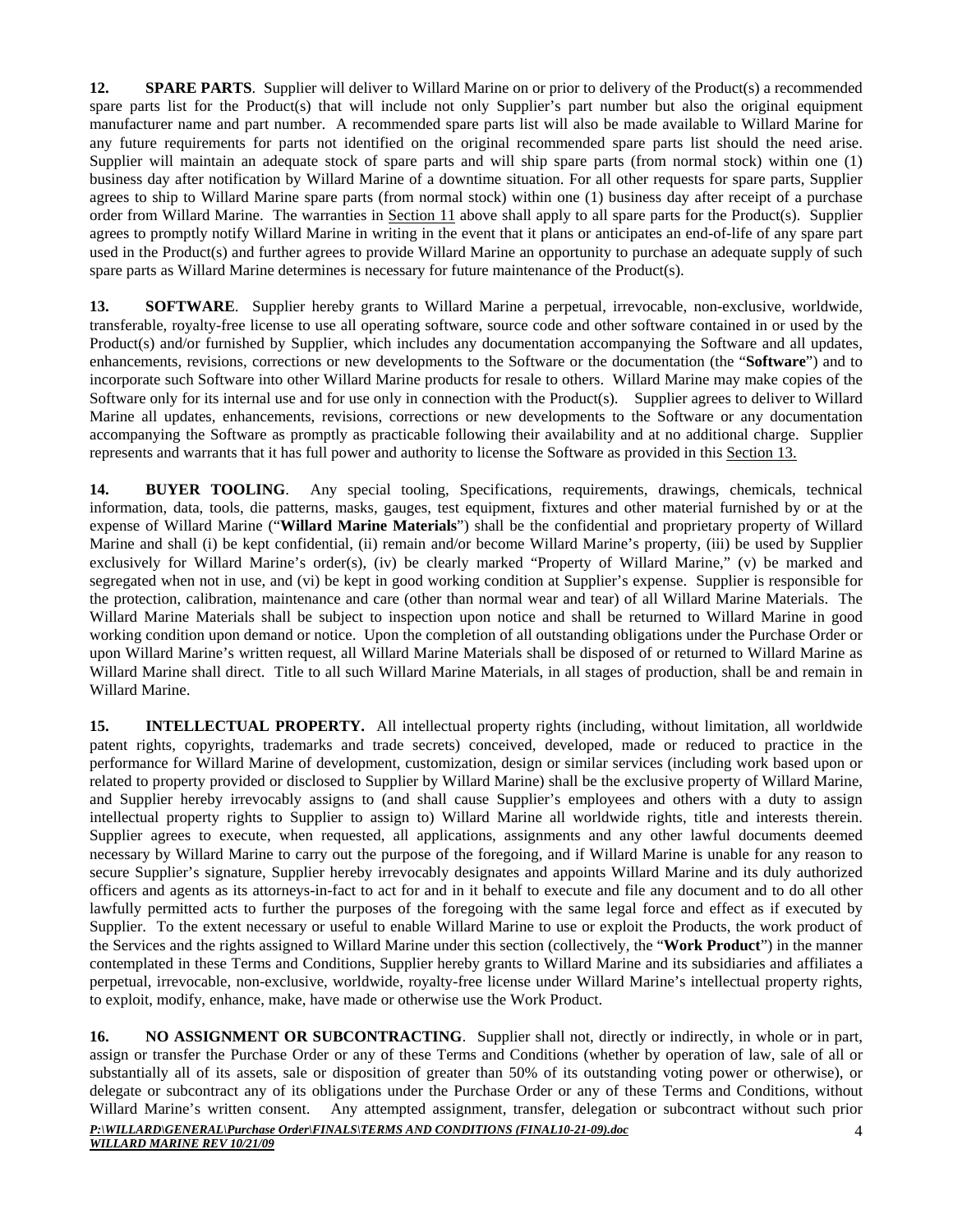written consent will be void and unenforceable. Without limiting the foregoing, the Purchase Order and these Terms and Conditions will be binding upon and inure to the benefit of the parties and their permitted successors and assigns.

**17. INDEMNIFICATION**. Supplier hereby agrees to defend, indemnify, protect and hold harmless Willard Marine, its subsidiaries and affiliates and its and their respective officers, directors, employees and agents from and against any and all claims, losses, liens, demands, attorneys' fees, damages, liabilities, expenses, costs, obligations, causes of action, suits and/or costs of investigation (including all legal fees and costs) ("**Losses**") caused by, arising out of or in any way connected with: (i) any act or omission, whether active or passive and whether actual or alleged, or willful misconduct of Supplier or its employees, subcontractors or agents, to the maximum extent permitted by law, (ii) the breach or violation by Supplier or its employees, subcontractors or agents of any of its contractual obligations, covenants, undertakings or representations, warranties or promises in the Terms or Conditions or of any other requirements applicable to Willard Marine's purchase of Product(s) and/or Service(s) (whether stated in a written purchase order issued by Willard Marine and applicable to such Product(s) and/or Service(s) or otherwise), (iii) any product liability claim arising out of or relating to the Product(s) or any component thereof, and (iv) any claim that the Product(s), any component thereof, the Software or any Service(s) constitutes an unauthorized use or infringement of any existing or future U.S. or foreign patents, trademarks, trade secrets, mask works, copyrights or other intellectual property rights of any third party. If the use or combination of any Product(s) and/or Service(s) furnished by Supplier to Willard Marine is enjoined (the "**Infringing Product**"), Supplier will, in addition to its indemnification obligations in clause (iv) above and at its sole cost and expense, exercise one of the following remedies: (a) procure for Willard Marine the right to continue using the Infringing Product or component thereof unmodified; (b) replace the Infringing Product or component thereof with a non-infringing product of equivalent quality, function and performance; (c) modify the Infringing Product or component thereof to be non-infringing without detracting from the quality, function or performance of the Product; or (d) if, after using commercially reasonable efforts, Supplier cannot accomplish either (a), (b) or (c), Supplier shall remove the Infringing Product and return to Willard Marine the Price therefor and all shipping, insurance and other costs previously paid by Willard Marine with respect to such Infringing Product.

### **18. TERMINATION**.

18.1 Either party has the right to terminate the Purchase Order, in whole or in part, if the other party breaches or is in default of any material obligation thereunder, which default is incapable of cure or which, being capable of cure, has not been cured within ten (10) days after receipt of notice of such default (or such additional cure period as the nondefaulting party may authorize). Supplier shall also be deemed to be in default if any Product(s) delivered to Willard Marine exhibits defects, causing serious disruption of use and/or repeated periods of downtime, notwithstanding Supplier's remedial or maintenance efforts, over a continuous period of three (3) months or more.

18.2 Willard Marine reserves the right to terminate the Purchase Order, in whole or in part, without liability and for its sole convenience, upon fifteen (15) days written notice to Supplier. In such event and at Willard Marine's discretion, Supplier shall either (i) deliver to Willard Marine all Product(s) for which such termination relates that is completed or in progress up to the date of termination, or (ii) use its commercially reasonable efforts to salvage or resell any completed Product(s) or parts thereof to which such termination relates in order to mitigate Willard Marine's obligation to Supplier hereunder (which in any case shall not exceed a 10% re-stocking fee pursuant to Section 7). In case of any partial termination, Supplier shall continue to perform any portion of such purchase order not terminated.

**19. DISPUTES, APPLICABLE LAW AND FORUM**. Should Supplier or Willard Marine institute any action or proceeding to enforce or interpret any of these Terms and Conditions or the Purchase Order controlled by these Terms and Conditions, the prevailing party in any such action or proceeding shall be entitled to recover from the other party all reasonable costs and expenses, including but not limited to reasonable attorney fees, incurred by such prevailing party in connection with such action or proceeding. This Purchase Order and these Terms and Conditions shall be governed in accordance with the internal laws of the State of California, without giving effect to its choice or conflict of laws provisions, and with applicable U.S. federal law. The United Nations Convention on the International Sale of Goods shall not apply to these Terms and Conditions or any written purchase order controlled by these Terms and Conditions. Each party irrevocably and unconditionally submits to the exclusive jurisdiction of state or federal courts located in the State of California in connection with any proceeding arising out of or related to the interpretation or implementation of the Purchase Order and these Terms and Conditions.

*P:\WILLARD\GENERAL\Purchase Order\FINALS\TERMS AND CONDITIONS (FINAL10-21-09).doc WILLARD MARINE REV 10/21/09* 5 **20. COMPLIANCE WITH LAWS AND REGULATIONS**. Supplier hereby represents and warrants that the performance of its obligations hereunder with respect to the manufacture, production, shipment and delivery of Product(s)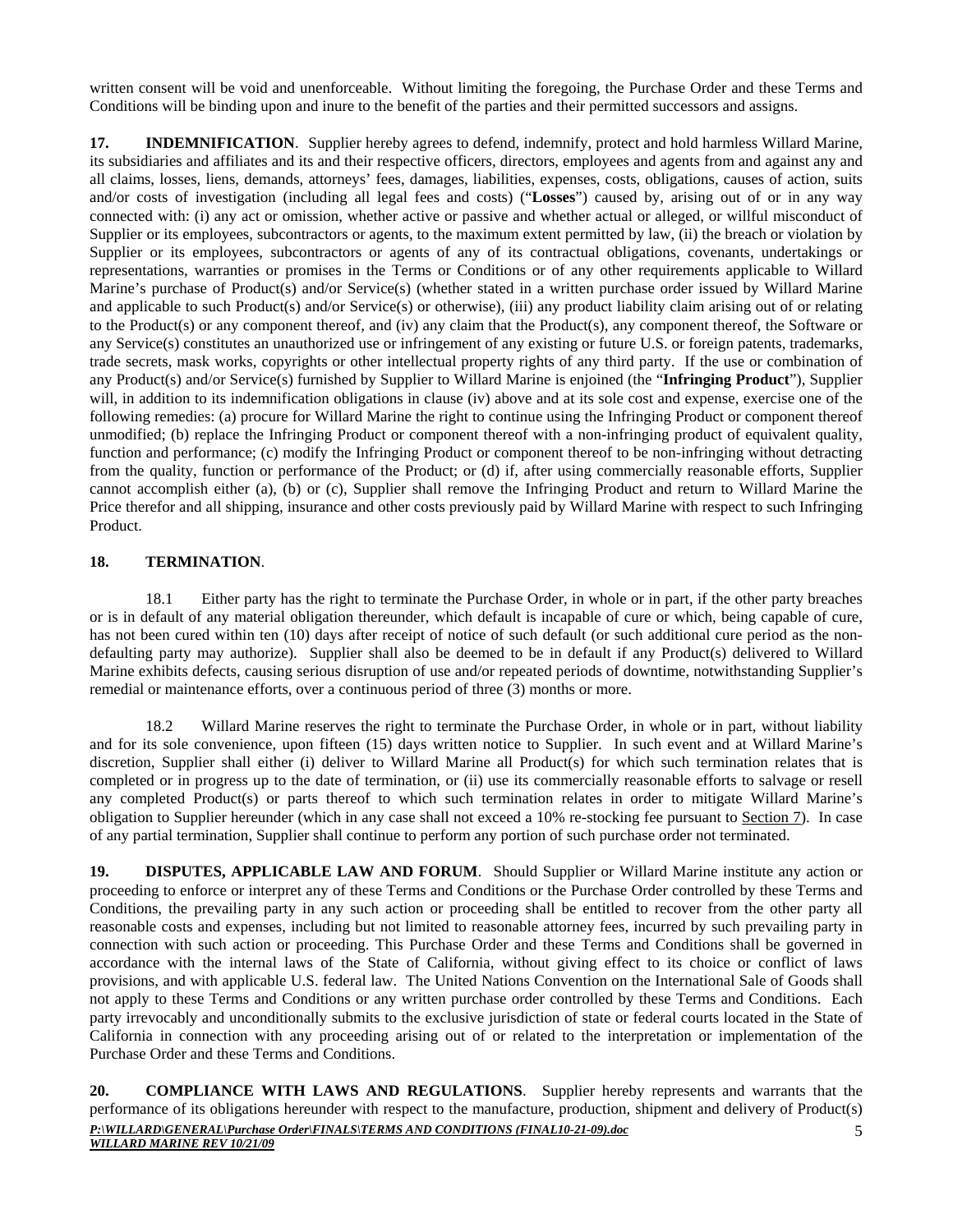and/or the provision of Service(s) will, at all times, comply with all federal, state and municipal laws, rules or regulations which may apply, including, but not limited to those relating to (collectively, "**Applicable Law**"): (i) import, export and reexport of commodities, materials, technical data and software, the Patriot Act, the US Foreign Corrupt Practices Act, the Money Laundering Act, the U.S. Export Administration Regulations and International Traffic in Arms Regulations, (ii) health and safety, (iii) labor and employment, (iv) the environment, and (v) use, treatment, disposal and hazardous chemicals and materials. Supplier understands and acknowledges that Applicable Law may require that all of its suppliers in turn comply with all such Applicable Laws. Upon Willard Marine's request, Supplier agrees to deliver (and shall cause its suppliers to deliver) to Willard Marine a certificate of compliance therewith.

**21. INSURANCE AND SECURITY**. Supplier shall maintain workers' compensation insurance as required by law or regulation having jurisdiction over Supplier's personnel, employer's liability insurance and general comprehensive liability insurance covering each occurrence of bodily injury and property damage in the amount of not less than \$2,000,000 combined single limit with special endorsements providing coverage for: (i) Products and Completed Operations Liability; (ii) Blanket Broad Form Supplier's Liability, (iii) Blanket Contractual Liability; and (iv) Automobile Liability. If requested, Supplier shall furnish Willard Marine with a certificate evidencing the required insurance. If Supplier or any of its employees, consultants or agents enter Willard Marine's premises in the course of fulfilling the Purchase Order, they shall at all times comply with Willard Marine's safety and security policies, a copy of which is available upon request.

**22. LIMITATION OF LIABILITY**. OTHER THAN WITH RESPECT TO SUPPLIER'S INDEMNIFICATION OBLIGATIONS IN SECTION 17 ABOVE, IN NO EVENT WILL EITHER PARTY BE LIABLE TO THE OTHER OR ANY THIRD PARTY FOR ANY SPECIAL, INCIDENTAL, INDIRECT, EXEMPLARY OR CONSEQUENTIAL DAMAGES (INCLUDING BUT NOT LIMITED TO LOSS OF PROFITS) ARISING OUT OF OR IN CONNECTION WITH THE PURCHASE ORDER, REGARDLESS OF WHETHER SUCH DAMAGES ARE BASED IN CONTRACT OR TORT, EVEN IF ADVISED OF THE POSSIBILITY OF SUCH DAMAGES.

# **23. NON-DISCLOSURE**.

23.1 Confidential and proprietary information disclosed by one party to the other in connection with these Terms and Conditions or the Purchase Order shall be subject to the terms of any existing nondisclosure agreement executed by the parties ("**NDA**"). Except as required by law, Supplier shall not disclose the existence of the Purchase Order or that a commercial relationship exists between Willard Marine and Supplier without the prior written consent of Willard Marine

23.2 In the event that there is no NDA, then the following provisions shall apply:

(a) Confidential Information. Neither Supplier nor Supplier's agents, employees, or permitted subcontractors shall use or disclose to any person or entity any Confidential Information of Willard Marine (whether in written, oral, electronic or other form), which is obtained from Willard Marine or otherwise prepared or discovered either in the performance of the Purchase Order and these Terms and Conditions, through access to Willard Marine's Information Systems, while on Willard Marine premises or otherwise. Supplier may only use Willard Marine Confidential Information as necessary to perform its obligations under the Purchase Order and these Terms and Conditions, and Supplier may share Willard Marine Confidential Information only with those of its agents, employees and permitted subcontractors who have a need to know such information in order to so perform. As used herein, the term "**Confidential Information**" shall include all Work Product as defined herein, all information designated by Willard Marine as confidential, all information or data concerning or related to Willard Marine's products (including the discovery, invention, research, improvement, development, manufacture, or sale thereof), processes, or general business operations (including sales costs, profits, pricing methods, organization, and employee lists), and any information obtained through access to any of Willard Marine's information systems (including but not limited to computers, networks, voice mail, etc.) ("**Information Systems**") or in any way relating to Willard Marine's physical facilities or security systems or which, if not otherwise described above, is of such a nature that a reasonable person would believe it to be confidential or proprietary. Supplier will protect the confidentiality of Confidential Information with the same degree of care as Supplier uses for its own similar information, but in no event less than reasonable care. Supplier shall be liable for any breach of this Section by any of its agents, personnel or subcontractors.

*P:\WILLARD\GENERAL\Purchase Order\FINALS\TERMS AND CONDITIONS (FINAL10-21-09).doc* 6 (b) Exclusions. The foregoing confidentiality obligations will not apply to Confidential Information that (i) as conclusively proven by Supplier's written records, is in the possession of Supplier prior to its receipt of the Confidential Information; (ii) is or becomes a matter of public knowledge through no fault of Supplier; (iii) is lawfully received from a

*WILLARD MARINE REV 10/21/09*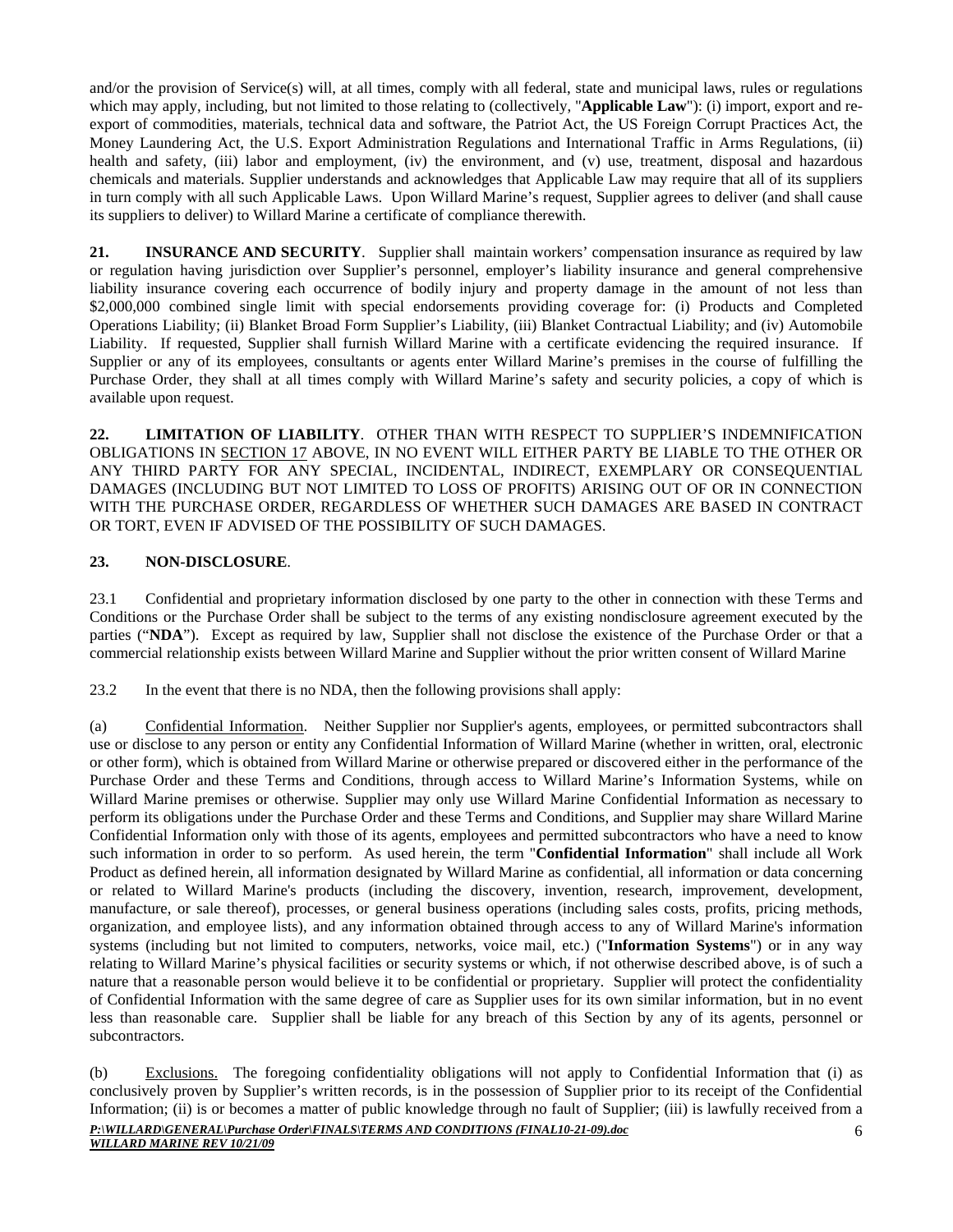third party by Supplier without a duty of confidentiality or other restriction on disclosure; (iv) is independently developed by Supplier without use or reference to the Confidential Information; (v) must be disclosed by Applicable Law, provided Supplier immediately notifies Willard Marine of such Applicable Law, asserts any applicable privileges available to it with respect to such law or order and cooperates with Willard Marine in seeking confidential treatment of such Confidential Information or other appropriate relief from such law or order; or (vi) is disclosed by Supplier with the prior written approval of Willard Marine.

(c) Agreement by Personnel and Permitted Subcontractors. Supplier will inform each of its personnel and permitted subcontractors who are to perform under the Purchase Order of the confidentiality obligations contained herein.

(d) Continuing Obligations. Unless otherwise agreed in writing, the obligations under this section continue and survive for a period of five (5) years from the termination or expiration of this Agreement; provided that confidential information belonging to third parties (including but not limited to any governmental agencies or instrumentalities thereof) shall remain confidential until such third parties notify Supplier that they are waiving such confidentiality.

(e) Retention. Upon request by Willard Marine at any time, all tangible embodiments of Confidential Information, together with any copies of same, shall be, as determined by Willard Marine, returned thereto or certified in writing to have been destroyed by Supplier. All Confidential Information shall remain the property of Willard Marine.

**24.** AUDIT RIGHTS. Willard Marine reserves the right to have an authorized Willard Marine representative (which may include Willard Marine's customer), at Willard Marine's (or such customer's) cost unless otherwise set forth herein, audit Supplier's records relative to the Products, Services and transactions covered by the Purchase Orders (the "**Audit**"). Upon demand and at Supplier's sole cost and expense, Supplier shall provide access to such records during normal business hours at Supplier's location(s) and provide such assistance to the Willard Marine representative as Willard Marine reasonably deems necessary. In the event the Audit reveals any fraudulent reporting, documents or activity, Supplier shall be responsible for all costs and expenses of such Audit and shall make payment to Willard Marine immediately upon receipt of Willard Marine's invoice for such Audit. Supplier agrees to maintain all such records by location for a minimum of ten (10) years.

## **25. APPLICABLE LAWS.**

25.1 USFC. Supplier shall take no action which, if taken by or with the knowledge of Willard Marine, could be construed as or constitute a violation of the United States Foreign Corrupt Practices Act. By way of example, but not of limitation, Supplier shall not, directly or indirectly, offer, pay, promise to pay, or authorize the payment of any money or offer, give, promise to give, or authorize the giving of anything of value (i) to any official of the government of any country or any instrumentality thereof, or (ii) to any person, while knowing or having reason to know that all or a portion of such money or thing of value will be offered, given or promised directly or indirectly to any official of the government of any country in the Territory or any instrumentality thereof, for purposes of:

(A) influencing any act or decision of such official in his official capacity, including a decision to fail to perform his official functions; or

(B) inducing such official to use his influence with the government of any country or instrumentality thereof to affect or influence any act or decision of such government or instrumentality, in order to obtain or retain business for or with, or direct business to, any person.

25.2 Compliance with Executive Order 13224 and the Patriot Act. Supplier hereby represents, certifies and warrants to Willard Marine as follows: (i) neither Supplier nor any of its officers, directors or managing members is a person or entity with whom United States persons or entities are restricted from doing business under regulations of the United States Treasury Department's Office of Foreign Asset Control ("**OFAC**")(including those persons and entities named on OFAC's Specially Designated and Blocked Persons List ("**SDN List**")) or under Executive Order 13224 (the "**Executive Order**") signed on September 24, 2001, and entitled "Blocking Property and Prohibiting Transactions with Persons Who Commit, Threaten to Commit, or Support Terrorism," as may be amended from time to time,), or under other governmental action; (ii) that Supplier is not engaged in, conspiring to engage in, or facilitating any transaction that evades or avoids, or has the purpose of evading or avoiding, or violates, any of the prohibitions set forth in the Executive Order or the Uniting and Strengthening America by Providing Appropriate Tools Required To Intercept and Obstruct Terrorism Act of 2001 (as amended from time to time, the "**Patriot Act**"); (iii) that Supplier's activities do not violate the International Money Laundering Abatement and Financial Anti-Terrorism Act of 2001, any other applicable laws regarding money laundering activities, or the regulations or orders promulgated under the foregoing (as any of the foregoing may be amended from time